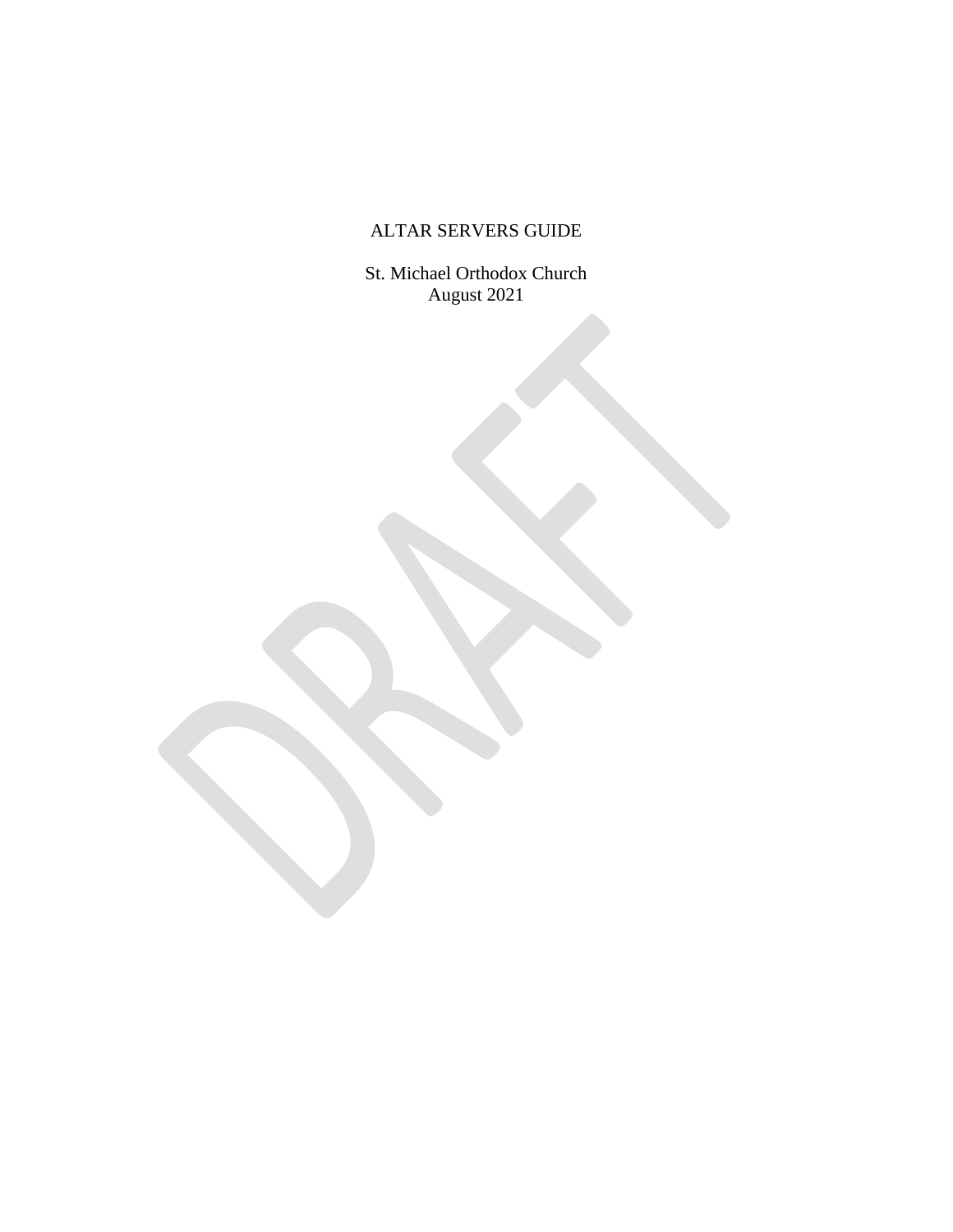Portions of this guidebook were taken from the *Altar Servers Guide* of St. Demetrios Greek Orthodox Church, Toronto by Rev. Fr. Konstantinos Tsiolas, Rev. Fr. Theodore Paraskevopoulos and Tim Prattas.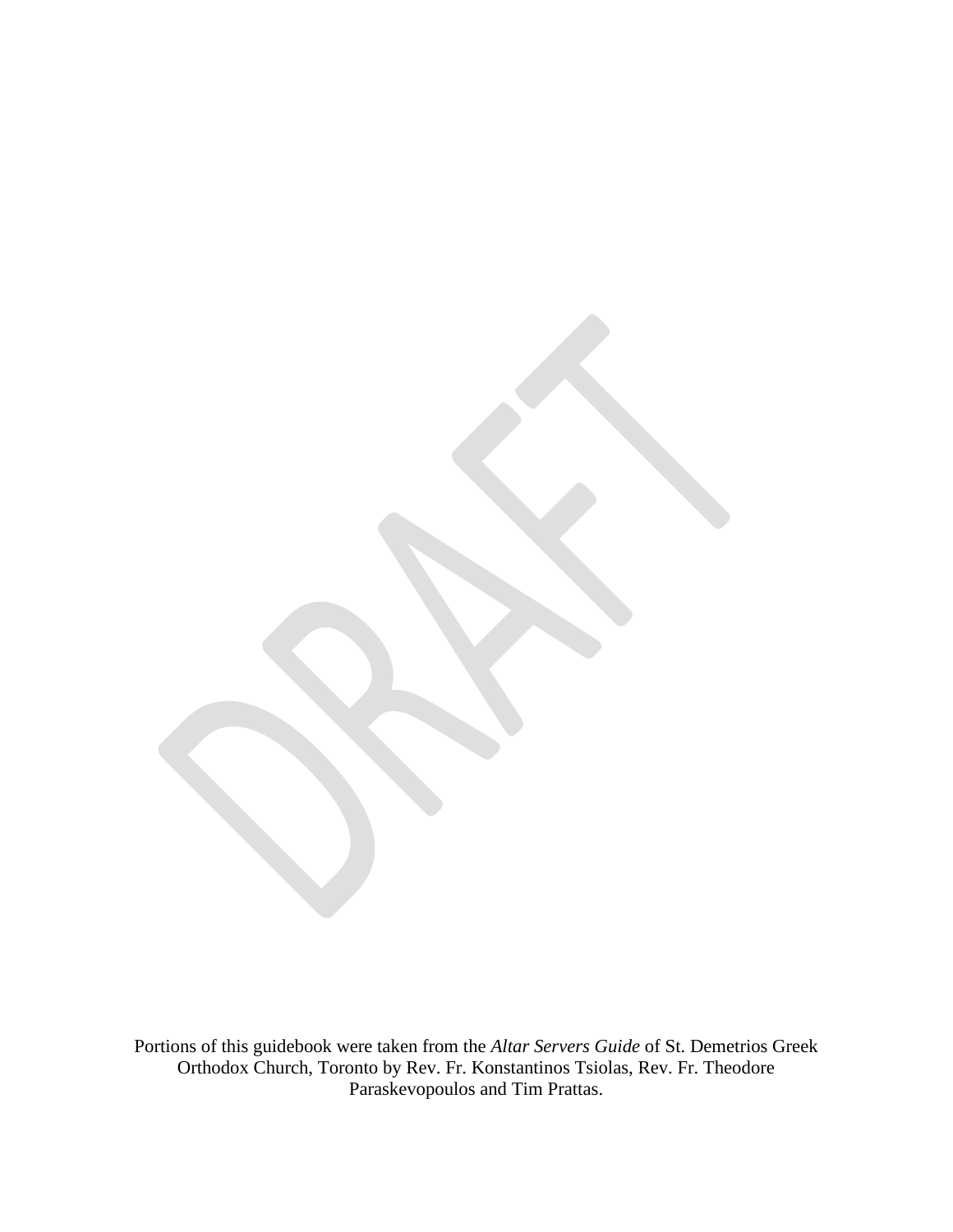# **Etiquette**

# **Arriving on Time**

As an Altar Server you must be in the Altar, ready to serve, before the Divine Liturgy begins. This ensures that you are ready to begin your duties right away. When you are there on time, the priest can concentrate on the service, instead of worrying whether he will have help for the Divine Liturgy. Another reason is so you are there for the beginning of the Liturgy and do not miss out on any parts. Think how rude it is to show up late for an appointment or a dinner at a friend's house. Imagine how rude it is to be late when God calls us to His Table. Punctuality is also a good character to have for the rest of your life. Being punctual shows maturity and responsibility on your part.

# On Sundays always arrive by 9:45 AM.

# **Entering the Church and the Altar Area**

When you enter a church, you not only enter a building of worship, but you enter the Kingdom of God – Heaven. Before you enter the church, you must concentrate on why you are there. Any worries and thoughts that have nothing to do with the Divine Liturgy should be left outside the church. You should not make any loud noises, start conversations, or try to get someone's attention. The time to chat with others is after the end of the Divine Liturgy. The only thing on your mind should be Christ and your prayers. Venerate the icons, light candles if your wish and above remember that you are entering God's house.

As serious as it is to enter the church properly, so much more serious it is to enter the Altar properly. The Altar area is where the Altar Table is located. On that table the most important service takes place: the Divine Liturgy. As Christians, our whole lives revolve around this Mystery, the Communion of the Holy Body and Blood of Christ. During the Liturgy, the Bread and Wine change into the Body and Blood of Christ, which we all consume, so that we will be one with Him. Serving in the Altar where this Mystery takes place is a great blessing and privilege.

Make a metania or bow and find your robe.

# **Getting a Blessing to Serve**

Fold your robe carefully and present it to the presiding priest (whoever is standing at the front of the Altar). If that priest is busy, you may get a blessing from another priest. Simply approach the priest, bow (but do not do a metania) and say, "Father, bless."

If the bishop is present, ALWAYS get your blessings from him. Approach him as you would a priest and say, "Master, bless."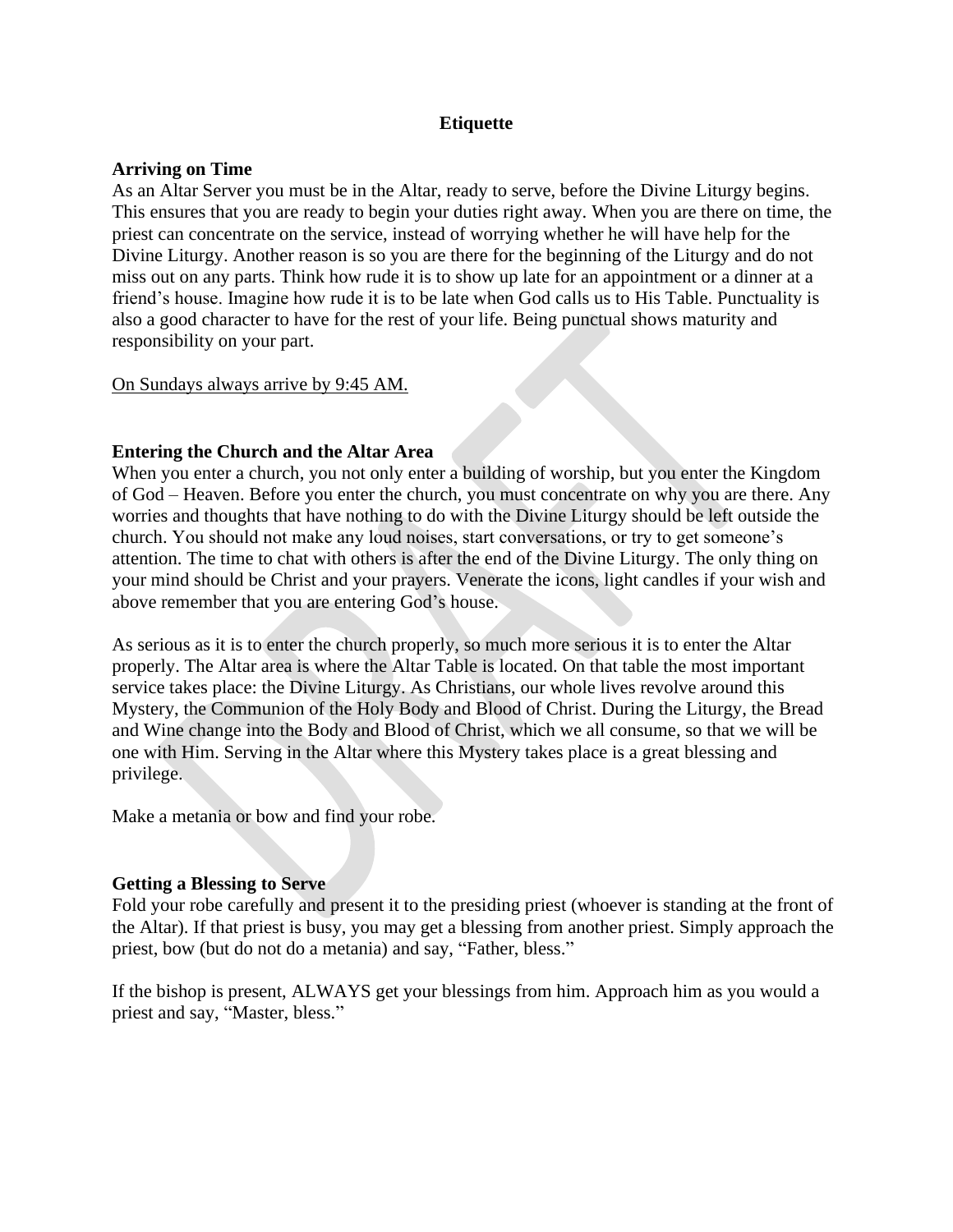# **During the Service**

The role of the Altar Server is to assist the priest and lead processions during the Divine Liturgy. It is very important that during the Liturgy, you pay attention to the priest. When you are not doing anything, you stand on the side as directed by your captain, deacon or priest. You may follow along the Liturgy with a book but do not get buried in it—the clergy might need you.

Serving in the Altar is a serious matter, and you shouldn't be joking around and letting your mind wander. Altar Servers are also responsible for the cleanliness and organization of the Altar.

# Do not however, clean or touch anything on the Holy Altar. That is reserved for clergy.

Remember, if you are unsure about something, just ask.

# **At the End of the Service**

After the dismissal and the priest blesses with Holy Bread or the hand cross, there is still be work to be done. Go immediately to the prothesis table and say the post-communion prayers with the Deacon and priests consuming the Holy Gifts. The deacon will likely give you specific tasks to complete. After you are done with these, take initiative and clean, replace or fix up anything that seems out of sorts.

Please DO NOT LEAVE until you have permission by the Deacon.

Exit the Altar area and Church building with the same respect and care that you entered.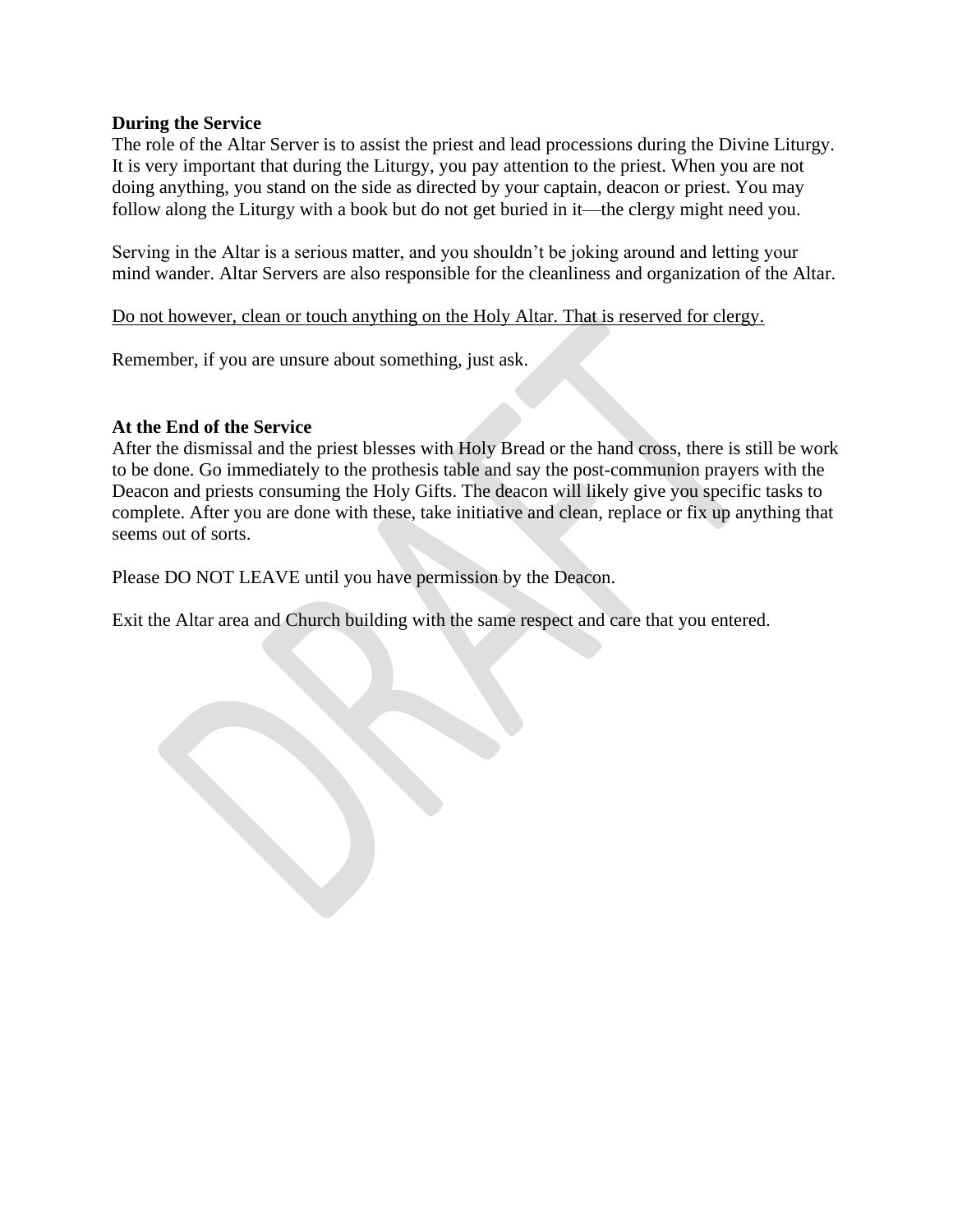# **Liturgical Items**

### **Robes**

The robe you wear symbolizes your commitment to serving the Church as Altar Server. They robe also distinguishes you from the rest of the congregation, as you have a specific role in the Church. When you wear the robe, you are not only a Christian, but specifically a servant of God at His Altar. Regular Altar Servers only wear the robes. The belts are only worn by those tonsured as sub-deacons. In Greek, the robe is called the *stikharion*, and the belt is called the *orarion*.

You must treat your robe with care and respect so it will last and will look presentable when you serve. After you leave the Altar, you should make sure your robe is neatly folded or hanging, so it will not wrinkle. If you feel your robe needs repair or cleaning, you should speak with your priest or the head of the Altar Servers.

#### **Candles (or Torches)**

The candles are what you use most of the time during processions, readings and special services. As we said, candles represent our prayers to God. The candles you carry also symbolize the light of Christ shining for those who believe in Him. When you carry a candle at the front of a procession, you also announce the beginning of the procession to the people, so they may stand still and pay attention. You should not play with your candles or swing them from side to side.

Torches are larger—more elaborate candles. They serve the same purpose but are visually distinct.

When you are walking, you should not drag the bottom of the candle pole. When you are standing still, most of the time it is okay to rest the pole of the candle on the floor.

When you stand in front of the Altar with the candles, you face the Altar Server across from you. The same goes if you stand in front or on the sides of a table. Try to never turn your back to the Altar or the priest. In a procession, the candles always lead.

#### **Censer**

The censer is what we burn incense in. It hangs from chains, and on the chains are attached bells. Incense is a gift to God. That tradition was used by the Jews when they would burn incense at the Altar as a gift to God. We continue that tradition. Incense also symbolizes our prayers to God. The lower part of the censer symbolizes the earth. The top part of the censer symbolizes Heaven, where the smoke rises, like our prayers. Normally, there are twelve bells on the chains, and they symbolize the Twelve Apostles of Christ. The sound of the bells symbolizes the Apostles glorifying God.

Although it is fun to use the censer, you must make sure that it is properly lit and cleaned at all times. A dirty censer starts to smell bad after a while. Make sure the charcoal is lit and there is plenty left. Every time the priest uses the censer and gives it back to you, you should clean out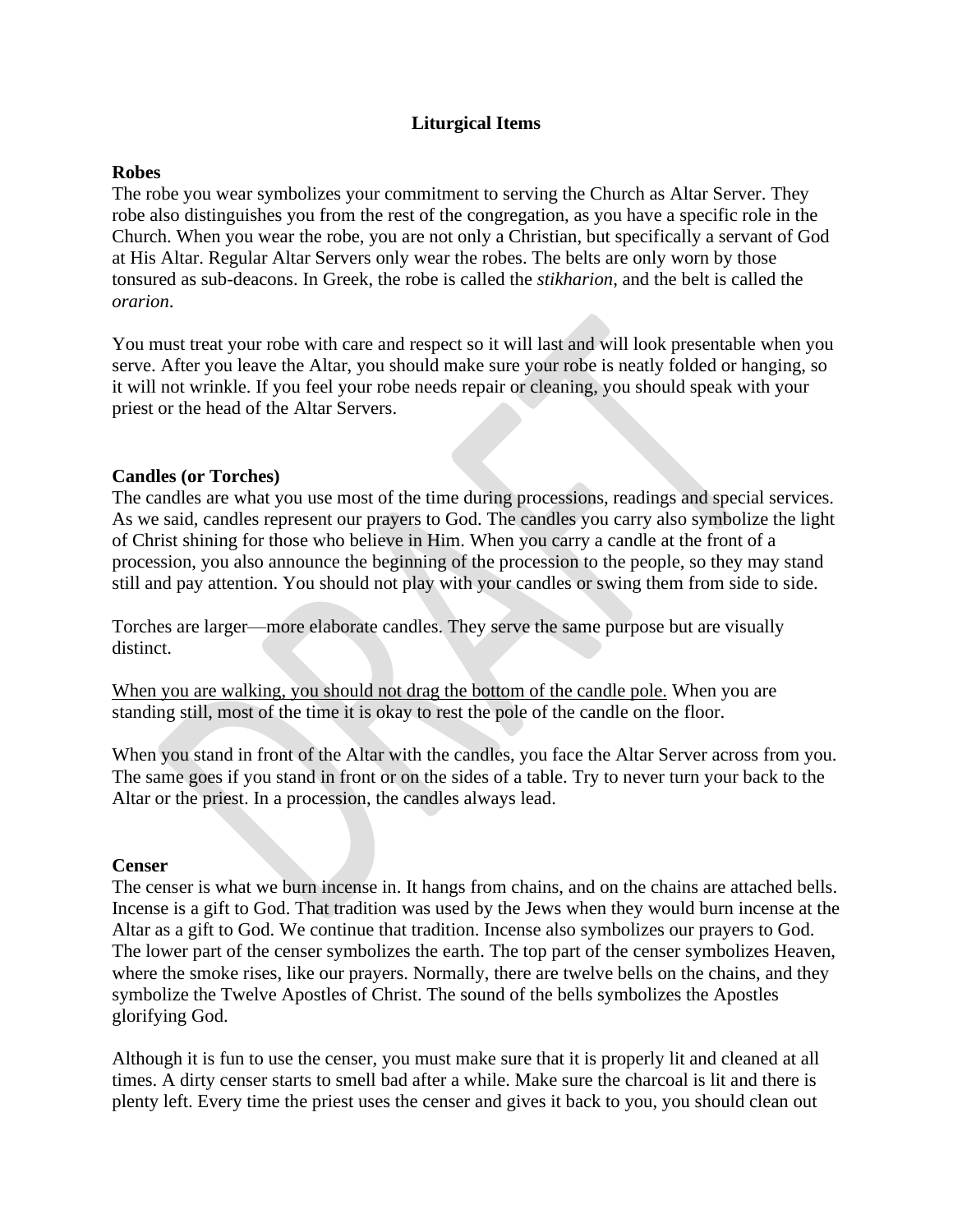the remaining burning incense and put it in the small container next to the censer stand. You should also clean out any ash left over from the burning charcoal.

When you give the censer to the priest, hand it to him so that he may grasp it naturally. Each priest might have slightly difference preferences. Learn them. Most of our censors are "Indian Style" with hooks for the clergy's hands. A few only have rings. For either of them, hold the top of the censer with one hand and the chains with the other hand. Make sure there is enough space between your hands, because that is where the priest will grab the censer.

If the priest censes you, when he gives you the censer, you cense him twice. If it is a bishop that gives it back to you, you cense the bishop three times. If a deacon, hands it to you, cense him once. When the priest censes you, you don't cross yourself. You simply bow towards the priest.

In a procession, the censer always goes ahead of the deacon or first priest in line.

#### **Processional Cross**

The Processional Cross and Fans are usually located in the side room where the robes are kept. The Cross is used during the Great Entrance and on special services and occasions. The Cross has two sides to it. One side shows an icon of Christ on crucified on the Cross. This side faces forward when the Cross is taken in a procession on weekdays. The other side of the Cross has an icon of Christ resurrecting. That is the side that must always face forward on Sundays. That is because on Sundays, we celebrate the Resurrection of Jesus Christ from the dead.

In a procession, the cross follows the candles and torches.

#### **Banner**

The banner is used only on special occasions and important feasts. It is carried on a pole and features an icon of the feast or service.

In a procession, it follows the clergy (but precedes the Fans).

# **Liturgical Fans**

The fans represent the angels specifically the seraphim. They are so called because in times past they would fan the Holy Gifts to keep away insect and pests. Now they serve to remind that our Liturgy mirrors a heavenly Liturgy served by the Angelic Hosts.

In a procession, the fans are always last although they may exit the deacon's doors *first* and join the rest of the procession once it has exited.

# **Hot Water**

The hot water or *zeon* is heated during the Divine Liturgy and is brought to the priest right before he gives Holy Communion. The Zeon is always brought to the priest on his right side. The priest will take the Zeon and pour it into the chalice with the wine and return it back to the altar boys.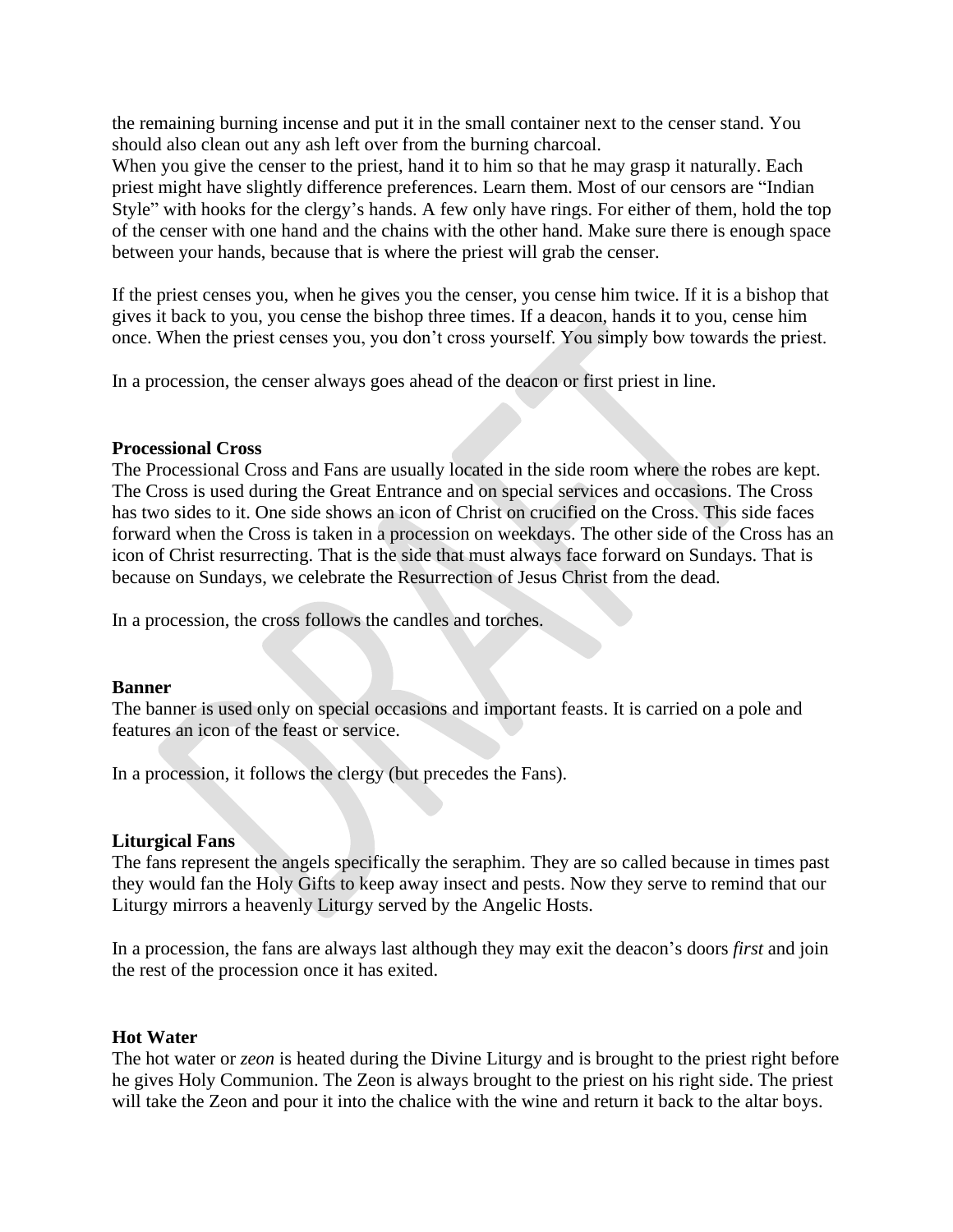# **Processions**

# **Little Entrance**

The Little Entrance is a short, circular procession to the *solea* (the raised area outside of the altar and in front of the iconostasis). The altar boys line up with Candles (and maybe the Processional Cross) at the north door and begin the Entrance by proceeding down the right side of the solea. They immediately turn left and flank the center of the solea and face each other.

The clergy follow. When the last clergy passes and goes into the altar, altar boys immediately turn to face the altar, make the sign of the cross, bow and then enter through the doors on their own side.

DO NOT TIP THE CANDLE WHEN YOU BOW.

# **Epistle and Gospel Readings**

During the Trisagion, the altar boys exit for the readings. They will split into two groups, each exiting from each side door of the altar. They are to come out and line up on each side of the Royal Doors facing each other. They are to wait there until the Gospel is read and then turn, bow, and enter through their respective side doors (just like in the small entrance).

Only candles are taken out for the Gospel reading.

#### **Great Entrance**

The Great Entrance is when the priest comes out with the Holy Gifts that are to become the Body and Blood of Christ. The procession is much longer than the Little Entrance. The Altar servers lead by going out the North door and circling the pews on the right hand side of the Church. They end up on the Solea as at the Little Entrance. The order should be:



Whoever is holding the Censer is to cense the priest as he walks around the whole church and all the way up to the Royal Doors, standing off to the left side allowing the priest to pass and enter the Altar. NOTE: The censer bows and enters first before anyone else as it has to go in and help the priest immediately. The rest of the servers wait until the last clergy have entered.